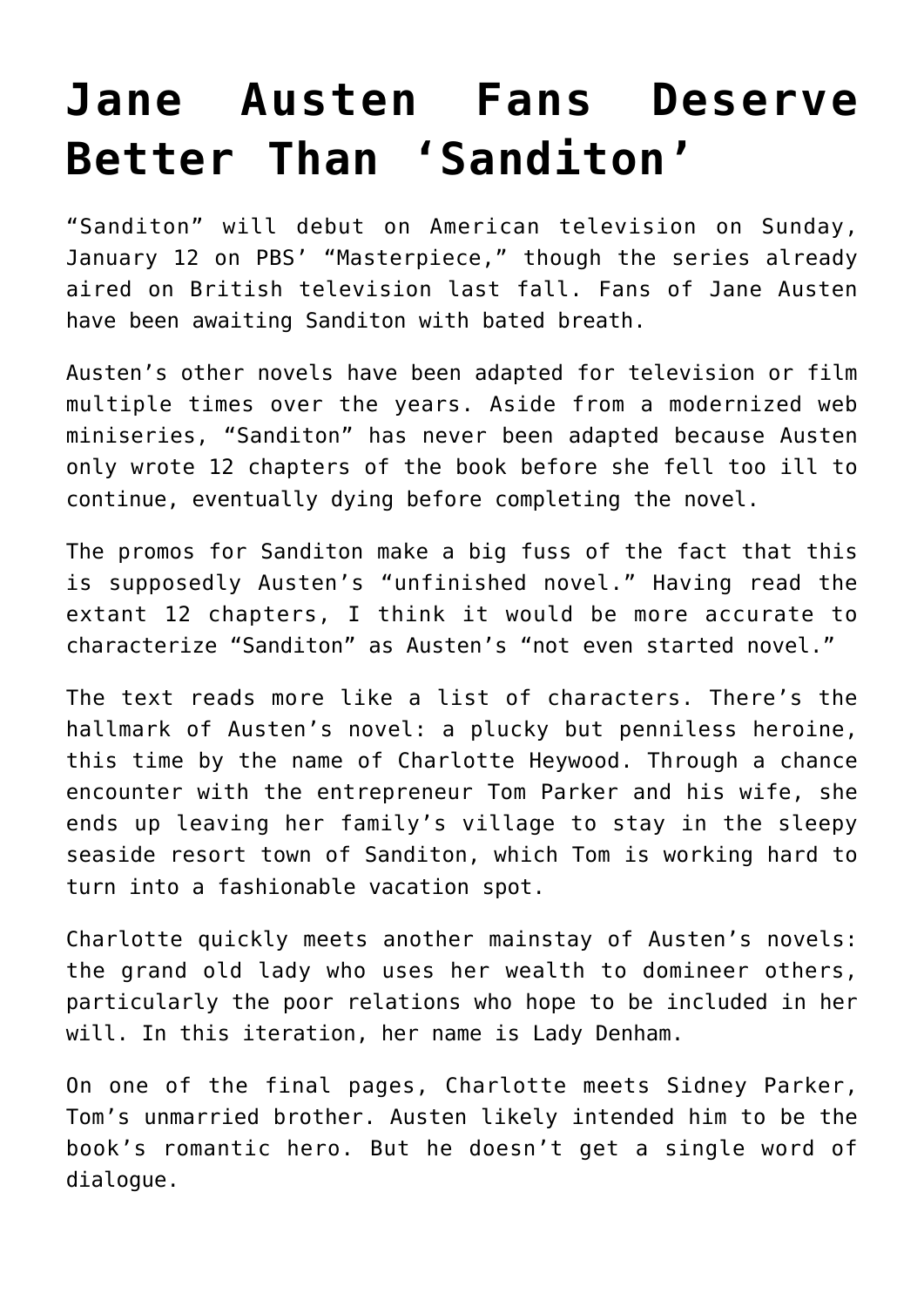And that's about it. There is next-to-no indication of where Austen wanted to go with the plot. Thus, screenwriter Andrew Davies – who has written screenplays for most of Jane Austen's novels, as well as plenty of other classic works of fiction – had free reign.

He chose to take the plot in some very strange directions. Whatever else you could say about the "Sanditon" series, it's fair to assert that this was not the way Austen would have written the novel if she had lived a bit longer.

Austen set her works in her own day, a historical period which we now call "the Regency" (1811 to 1820.) In recent decades, "Regency romances" – which are basically romance novels set in the Regency period – have become something of a genre in their own right. They are hugely popular, and hundreds of titles have been published.

In writing the screenplay of "Sanditon," Davies seems to have been more influenced by Regency romances than by Austen's own works. The series contains a rather unusual sex scene that raised eyebrows in the U.K. when it aired. Austen would never have written anything remotely like that. Without giving away any spoilers, I can say the series contains quite a few events and situations that are very "un-Austenlike." In fact, the 2016 movie "Pride and Prejudice and Zombies" is probably more authentic to Jane Austen's works.

Even if you decide to accept "Sanditon" the series in its own right, and overlook that it is supposed to be Jane Austen, there still isn't much entertainment value. The plot is extremely uneven. Characters utter bizarre, woke dialogue like, "He alone has had the power to determine your self-worth and he has abused that power." The actors who portray Charlotte and Sidney lack any chemistry.

If you're still curious about "Sanditon," I recommend you only watch the first episode. You will meet all the characters